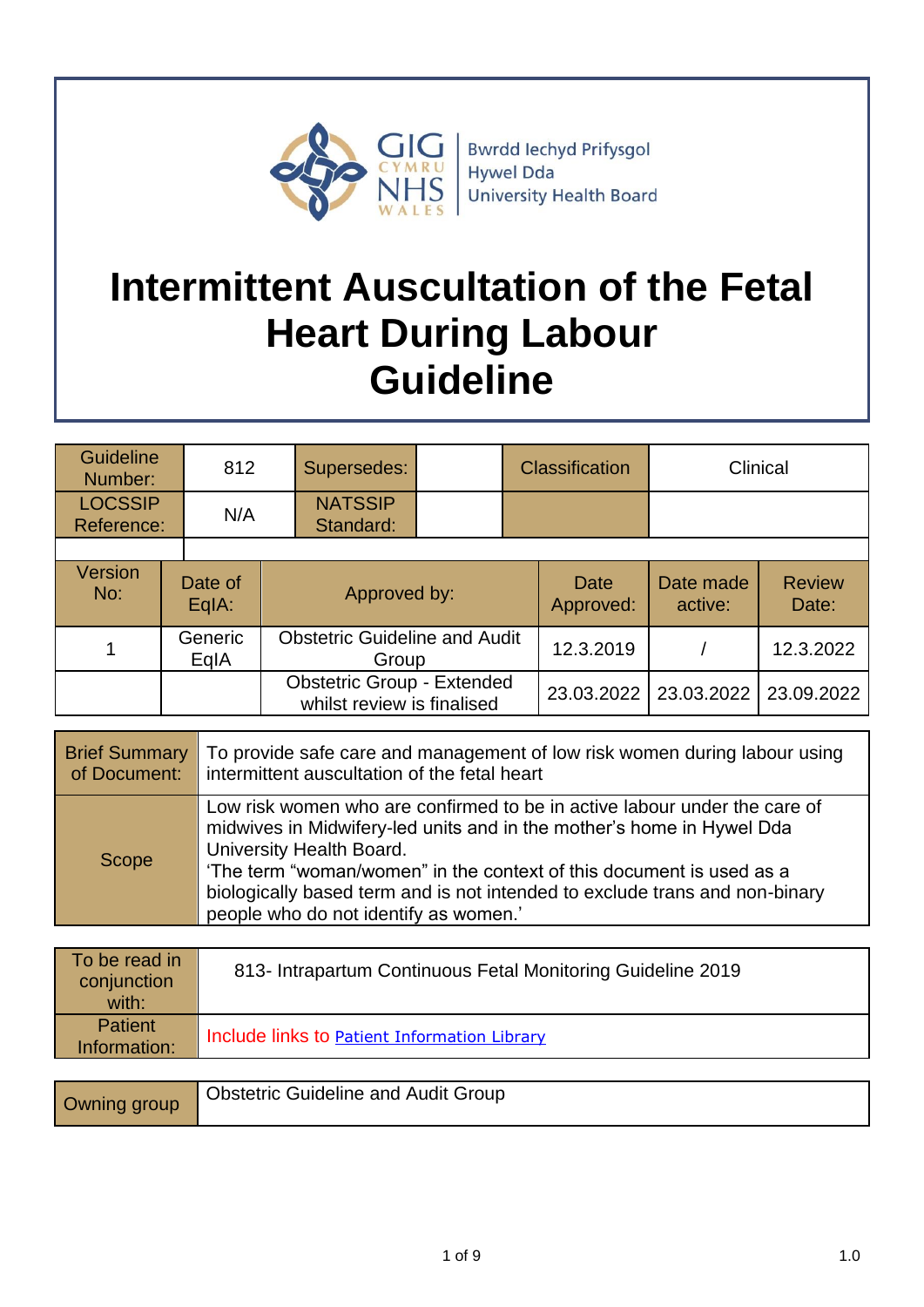| Reviews and updates |                                                                        |           |  |
|---------------------|------------------------------------------------------------------------|-----------|--|
| Version             | Summary of Amendments:                                                 | Date      |  |
| no:                 |                                                                        | Approved: |  |
|                     | New guideline<br>Reuploaded 22.1.2020 as incorrect review date showing | 12.3.2019 |  |

#### Glossary of terms

| <b>Term</b>     | <b>Definition</b>                               |
|-----------------|-------------------------------------------------|
| <b>AWNCPfNL</b> | All Wales Normal Care Pathway for Normal Labour |
| <b>CTG</b>      | Cardiotocograph                                 |
| <b>CU</b>       | <b>Consultant Unit</b>                          |
| <b>EFM</b>      | Electronic fetal monitoring                     |
| <b>FHR</b>      | Fetal heart rate                                |
| IA              | <b>Intermittent Auscultation</b>                |
| <b>MLC</b>      | Midwife-led care                                |

|  | Keywords   Intermittent auscultation, cardiotocograph, intrapartum, low risk |
|--|------------------------------------------------------------------------------|
|--|------------------------------------------------------------------------------|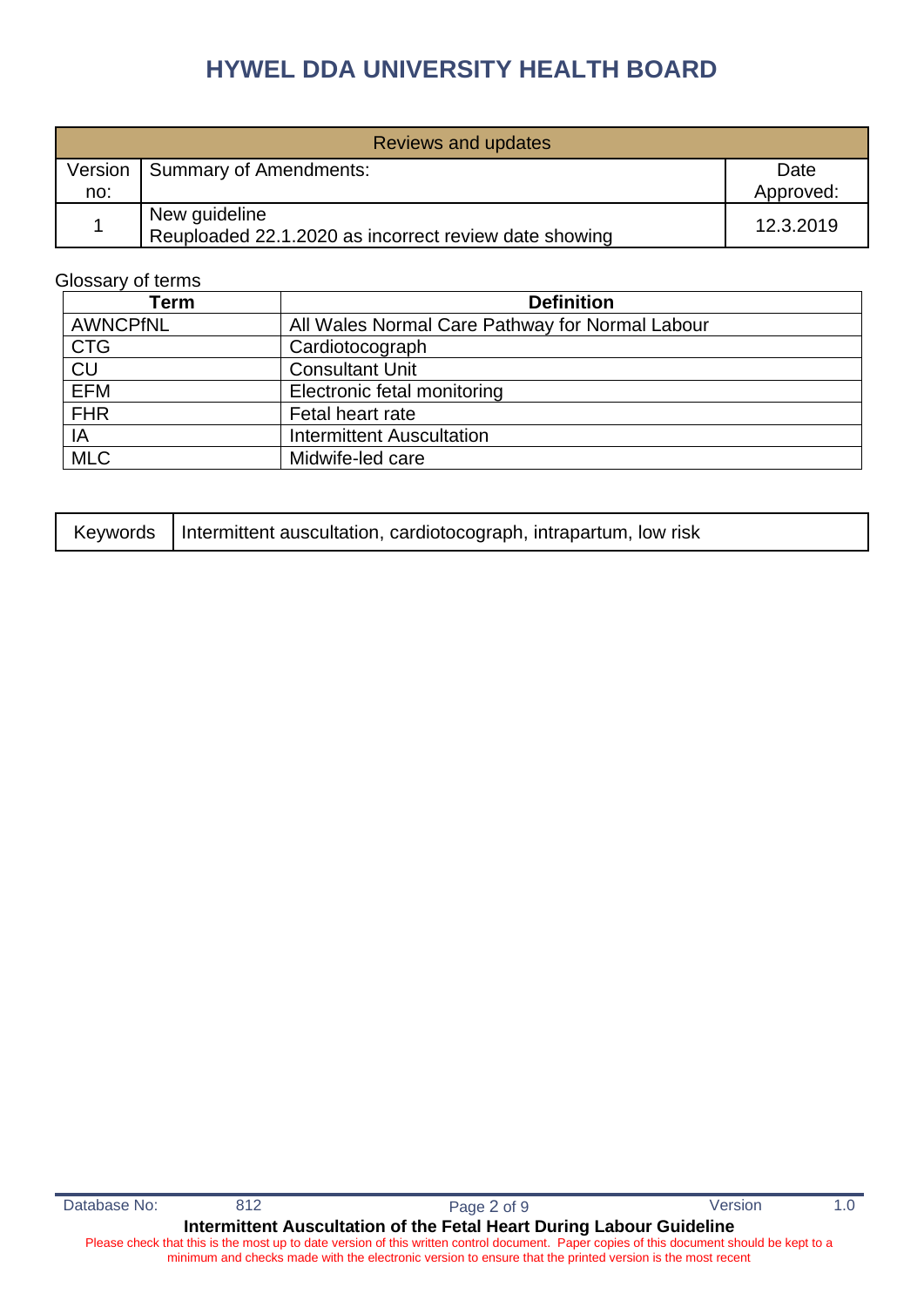### **Contents**

| 1 <sub>1</sub>   |                                                          |  |
|------------------|----------------------------------------------------------|--|
| 2.               |                                                          |  |
| 3.               |                                                          |  |
| $\overline{4}$ . |                                                          |  |
| 5.               |                                                          |  |
| 6.               |                                                          |  |
| 7 <sub>1</sub>   |                                                          |  |
| 8.               |                                                          |  |
| 9.               |                                                          |  |
| 10.              |                                                          |  |
| 11.              |                                                          |  |
| 12.              |                                                          |  |
| 13.              | APPENDIX 2 - REASONS FOR TRANSFER TO CONSULTANT UNIT FOR |  |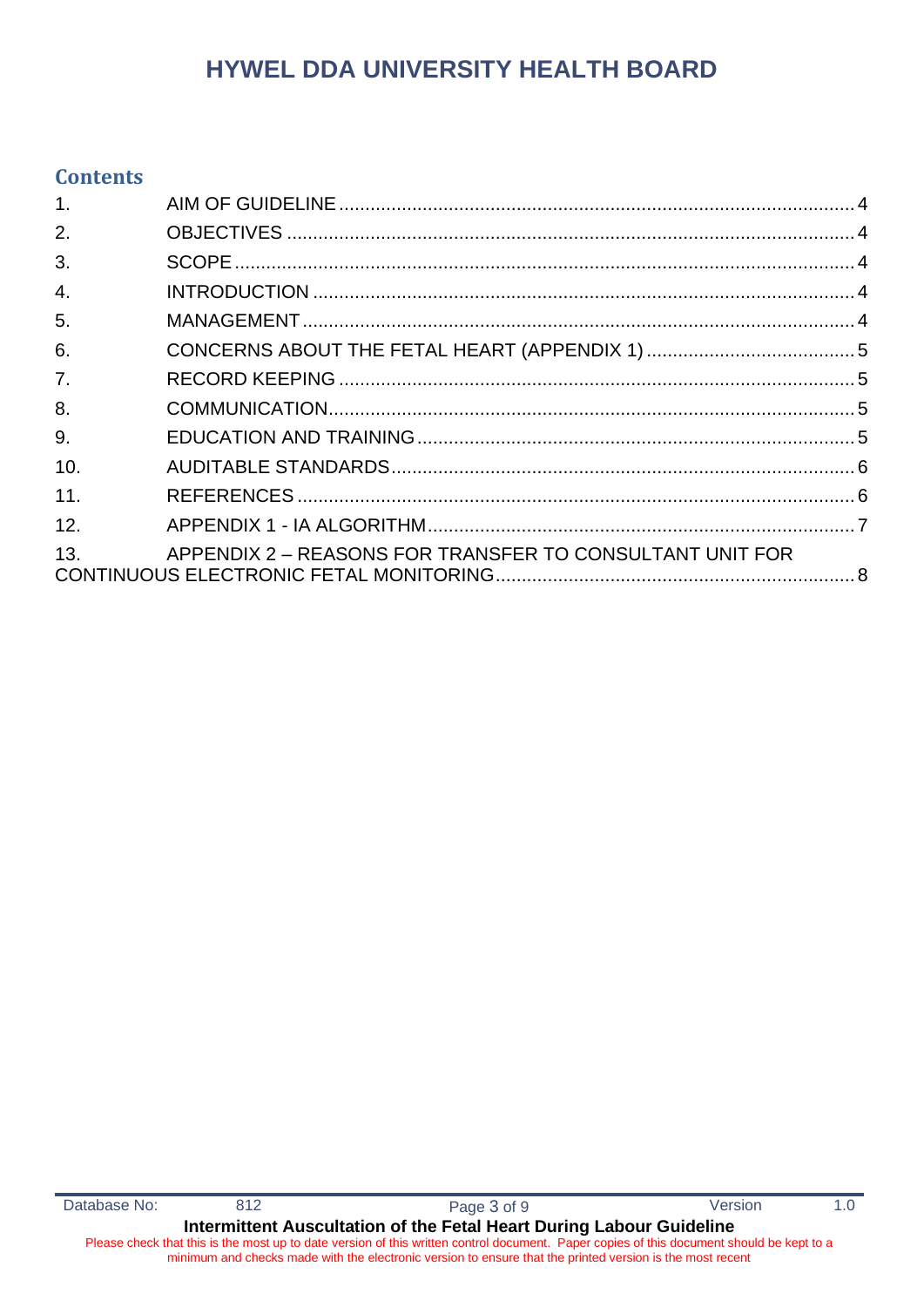# <span id="page-3-0"></span>**1. AIM OF GUIDELINE**

The aim of this guideline is to provide guidance and standardise practice in relation to intermittent auscultation of the fetal heart rate during in low risk women.

# <span id="page-3-1"></span>**2. OBJECTIVES**

The objective of intermittent auscultation of the fetal heart during labour is to reduce fetal mortality/morbidity by ensuring that any fetal hypoxic insult is identified in time to allow either:

- Removal/amelioration of the hypoxic insult
- Delivery of the fetus from the uterus before irreversible asphyxial damage occurs

# <span id="page-3-2"></span>**3. SCOPE**

Women assessed as being low risk and booked for Midwifery-led care (MLC) will require intermittent auscultation of the fetal heart rate once in established labour.

# <span id="page-3-3"></span>**4. INTRODUCTION**

Intermittent auscultation (IA) of the fetal heart (FH) in labour with a sonicaid or Pinnard should be recommended for all women who are healthy and have uncomplicated pregnancies. In low risk women routine continuous electronic fetal monitoring (CEFM) is associated with more caesarean sections and assisted vaginal births.

This guideline aims to highlight best practice and minimum standards when carrying out intermittent auscultation of the fetal heart in labour. Increased fetal surveillance through prolonged auscultation (i.e. >one minute) with a sonicaid (or Pinnard) may be indicated in certain situations. Women who are apparently at low risk should have a formal fetal risk assessment on admission in labour irrespective of the place of birth to determine the most appropriate fetal monitoring method.

### <span id="page-3-4"></span>**5. MANAGEMENT**

### **Technique for performing intermittent auscultation of the fetal heart (Appendix 1)**

- Use either a Pinard stethoscope and Doppler ultrasound
- During the initial assessment of the woman:
- Auscultate the fetal heart between contractions to obtain a baseline rate
- Auscultate the fetal heart immediately after a contraction, to identify any concerning decelerations
- Auscultate the fetal heart during fetal movements to confirm presence of accelerations to enable scrutiny for a rising baseline HR and/or tachycardia which may indicate fetal hypoxia
- Record the fetal heart on the partogram of the AWNCPfNL as a single rate during labour
- If at any time you are unable to listen to the fetal heart as frequently as required assistance must be summoned in order to continue to do so
- The routine use of an admission CTG is not recommended in low risk women with otherwise normal observations
- Record accelerations and decelerations if heard.

# **5.1 FIRST STAGE OF LABOUR**

- Carry out intermittent auscultation immediately after a contraction for at least 1 minute and at least every 15 minutes
- Palpate the maternal pulse at least once every 30 minutes concurrently with the fetal heart to ensure two separate rates and that they are within normal limits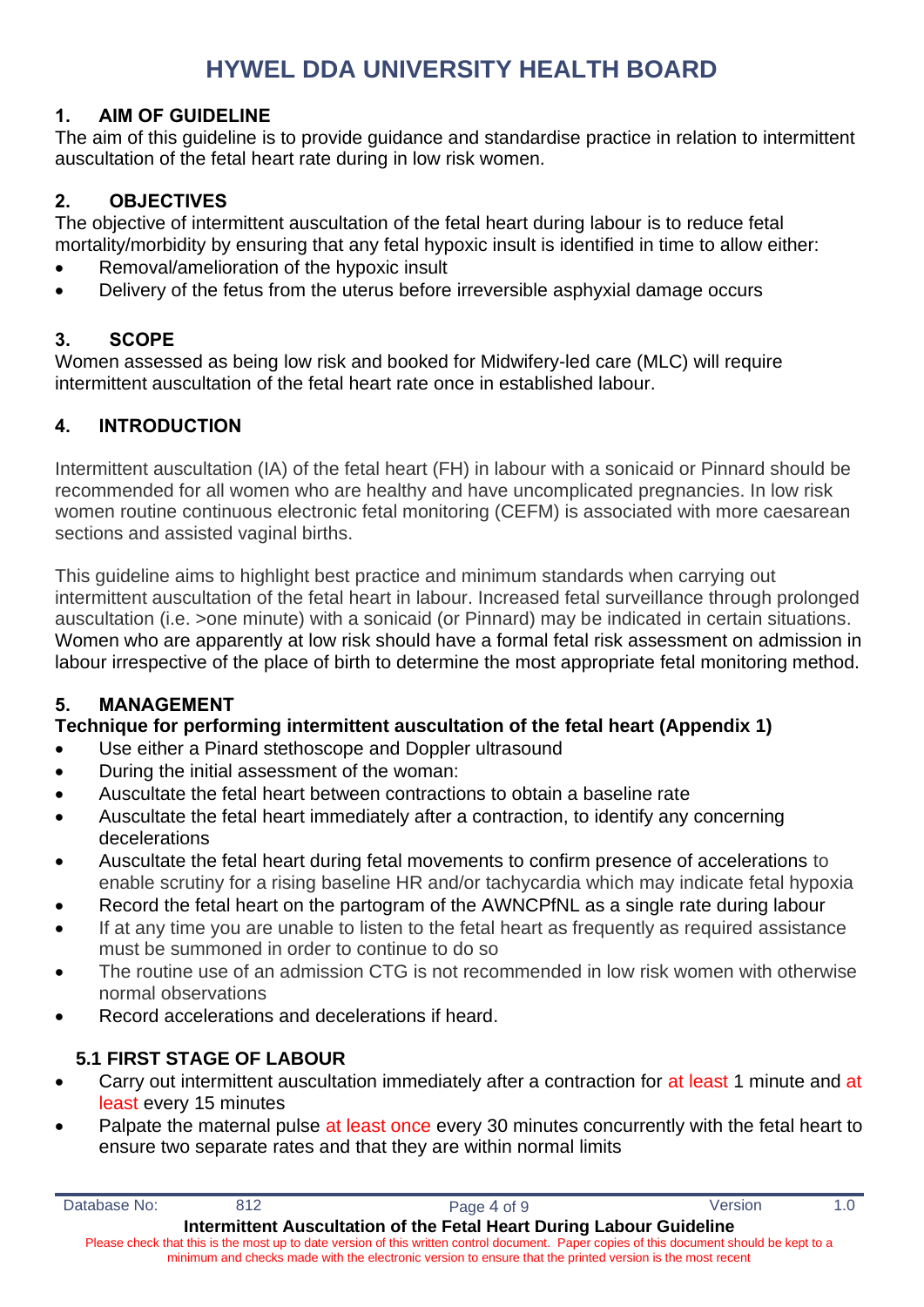### **5.2 SECOND STAGE OF LABOUR**

- Carry out intermittent auscultation immediately after a contraction for at least 1 minute and at least every 5 minutes
- Palpate the maternal pulse at least once every 15 minutes concurrently with the fetal heart to ensure two separate rates and that they are within normal limits

#### <span id="page-4-0"></span>**6. CONCERNS ABOUT THE FETAL HEART (APPENDIX 1)**

- If a rising baseline or decelerations are confirmed, further actions should include:
- Summoning help
- Palpating the maternal pulse to enable comparison
- Advising continuous cardiotocography
- Explaining to the woman and her birth companion(s) why it is needed
- Initiating transfer to an obstetric-led unit

# **6.1 REASONS FOR TRANSFER TO CONTINUOUS ELECTRONIC FETAL MONITORING**

- Advise transfer to CU for continuous cardiotocography if any of the following risk factors are present at initial assessment or arise during labour (Appendix 1)
- If CEFM is normal the trace can be discontinued after 20 minutes, providing all clinical/risk assessments are within normal parameters.
- A full systematic assessment must be undertaken prior to discontinuing the CTG using the **Intrapartum CTG Sticker and Fresh Eyes** approach.

### <span id="page-4-1"></span>**7. RECORD KEEPING**

- All documentation must be recorded in line with the guidance in the AWNCPfNL
- Any deviations must be documented using the variation codes in the AWNCPfNL
- In the event of transfer to an obstetric unit AWNCPfNL has to be exited and the appropriate yellow Exit Audit form completed.
- All clinicians must continue to document the fetal heart, maternal and assessment findings in the AWNCPfNL partogram.

#### <span id="page-4-2"></span>**8. COMMUNICATION**

### • **Maternal wishes and concerns should be discussed and documented**

- The benefits, risks and limitations of intermittent auscultation of the fetal heart in labour should be explained.
- Consent should be sought prior to any interventions.
- The woman should be included in the decision making process regarding her care.

### <span id="page-4-3"></span>**9. EDUCATION AND TRAINING**

Health professionals performing, interpreting and managing CTGs and performing intermittent auscultation of the fetal heart during labour should update their skills regularly.

The updates should be multidisciplinary to ensure use of common terminology and shared understanding. Midwives and obstetricians will be allocated:

- Two hours on the PROMPT Mandatory day.
- Two hours on the Maternity Update Day.
- Two hours to be accessed via weekly CTG and Intrapartum Case Reflection.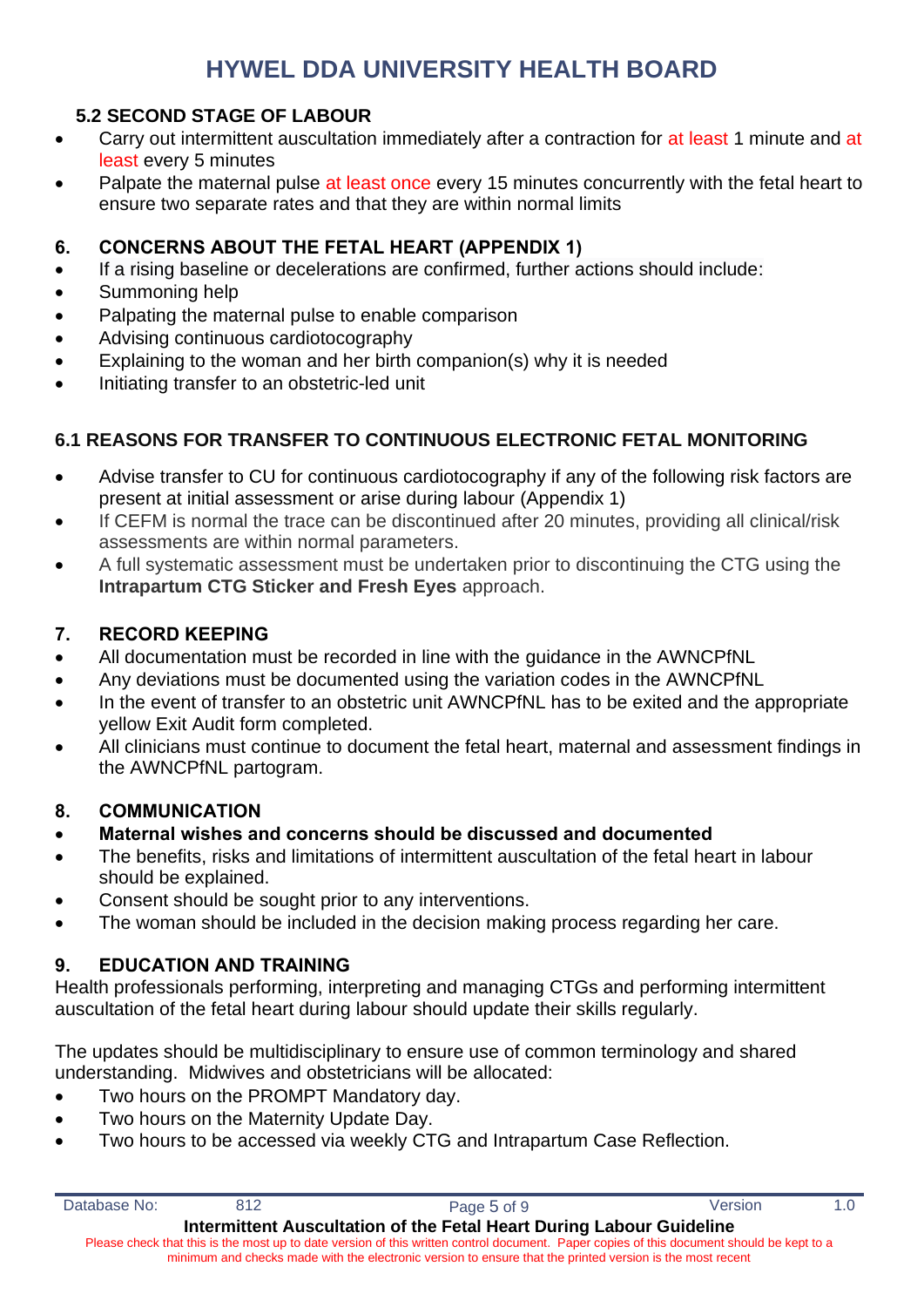# <span id="page-5-0"></span>**10. AUDITABLE STANDARDS**

- All women will have the fetal heart rate (FHR) monitored and documented in the maternal health record as a minimum every 15 minutes during the first stage of labour and every 5 minutes or after every contraction during the second stage of labour. When using intermittent auscultation the FHR will be auscultated for at least a minute after a contraction, and the rate will be recorded as an average.
- The equipment used for intermittent auscultation of the FHR will be in line with quideline. This will be documented in the maternal health care record**.**
- In all cases when a transfer from intermittent auscultation to continuous electronic fetal monitoring occurs, the timing and reason for transfer will be documented in the AWNCPfNL. The indication for transfer will be in accordance with the listed indications for continuous electronic fetal monitoring stated in the guideline.
- The vellow Exit Audit form to be completed for all transfers to an obstetric unit.
- The maternal pulse will be palpated and documented at the beginning of the intrapartum auscultation in line with the AWNCPfNL.
- The maternal pulse will be palpated and documented in the maternal health record to differentiate between the two heart rates in all cases when a FHR abnormality is detected.

### <span id="page-5-1"></span>**11. REFERENCES**

- [https://www.rcog.org.uk/en/guidelines-research-services/audit-quality-improvement/each](https://www.rcog.org.uk/en/guidelines-research-services/audit-quality-improvement/each-baby-counts/ebc-2015-report/fetal-monitoring/intermittent-auscultation/recommendations-intermittent-auscultation/)[baby-counts/ebc-2015-report/fetal-monitoring/intermittent-auscultation/recommendations](https://www.rcog.org.uk/en/guidelines-research-services/audit-quality-improvement/each-baby-counts/ebc-2015-report/fetal-monitoring/intermittent-auscultation/recommendations-intermittent-auscultation/)[intermittent-auscultation/](https://www.rcog.org.uk/en/guidelines-research-services/audit-quality-improvement/each-baby-counts/ebc-2015-report/fetal-monitoring/intermittent-auscultation/recommendations-intermittent-auscultation/)
- All Wales Midwife-led Care Guidelines (5<sup>th</sup> Edition)
- <https://www.nice.org.uk/guidance/cg190/chapter/Recommendations>
- All Wales Midwife-led Care Guidelines (5<sup>th</sup> Edition)
- All Wales Normal Care Pathway for Normal Labour

https://www.nice.org.uk/guidance/cg190/chapter/Recommendations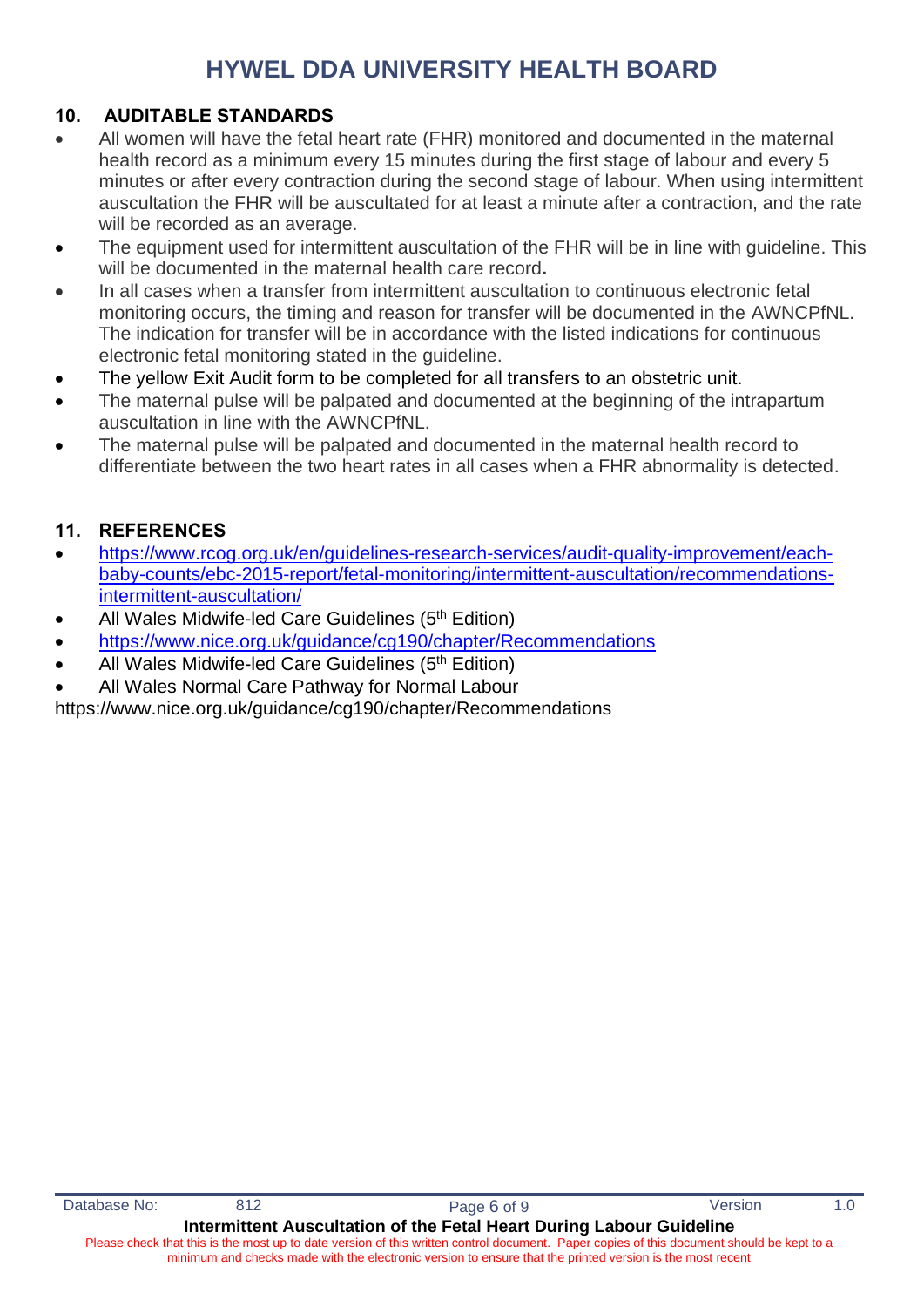### <span id="page-6-0"></span>**12.APPENDIX 1 - IA ALGORITHM**

Listen & count the heart rate immediately after a contraction *for a minimum* of 60 seconds **at least** every 15 mins.

**First Stage of Labour Active Second Stage of Labour** 

*(in the presence of expulsive contractions)*

Listen & count the heart rate immediately after a contraction *for a minimum* of 60 seconds *at least* every 5 minutes or after every contraction

- Record the baseline rate *as an average* to enable scrutiny for a rising baseline HR and/or tachycardia which may indicate fetal hypoxia.
- Document presence/absence of accelerations/ decelerations/ FMs

*As a minimum*, palpate and document maternal pulse hourly or on detection of FH anomalies to enable comparison between the 2 rates.

> For any FH anomaly palpate the maternal pulse for comparison

If the CEFM is normal, the trace can be discontinued after 20 minutes, providing all other clinical/risk assessments are within normal parameters

**Intermittent Auscultation of the Fetal Heart During Labour Guideline** Please check that this is the most up to date version of this written control document. Paper copies of this document should be kept to a minimum and checks made with the electronic version to ensure that the printed version is the most recent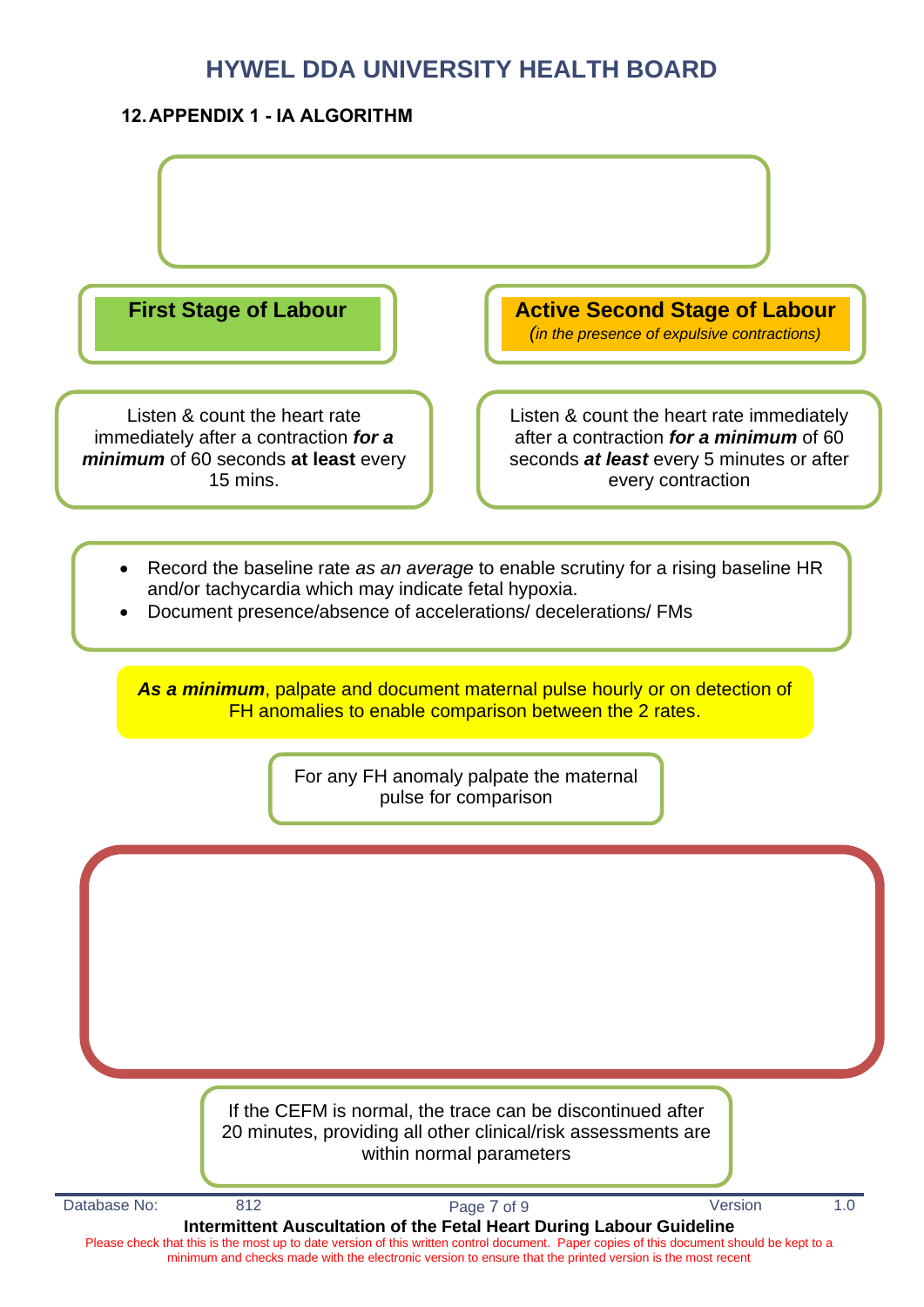#### <span id="page-7-0"></span>**13. APPENDIX 2 – REASONS FOR TRANSFER TO CONSULTANT UNIT FOR CONTINUOUS ELECTRONIC FETAL MONITORING**

| <b>Reasons for Transfer to Consultant Unit for Continuous Electronic</b><br><b>Fetal Monitoring</b><br><b>Refer to All Wales Midwife-led Guidelines</b> |                                                                                                                                                                           |                                                                                                                                 |                                                |  |  |
|---------------------------------------------------------------------------------------------------------------------------------------------------------|---------------------------------------------------------------------------------------------------------------------------------------------------------------------------|---------------------------------------------------------------------------------------------------------------------------------|------------------------------------------------|--|--|
|                                                                                                                                                         | <b>MATERNAL ASSESSMENT</b>                                                                                                                                                | <b>FETAL ASSESSMENT</b>                                                                                                         |                                                |  |  |
|                                                                                                                                                         | Fresh vaginal bleeding that develops in labour<br>other than a show                                                                                                       | Suspected late decelerations                                                                                                    |                                                |  |  |
|                                                                                                                                                         | Pain reported by the woman that differs from<br>pain normally associated with contractions                                                                                | An increasing fetal heart baseline                                                                                              |                                                |  |  |
| Contractions that last<br>longer than<br>60 seconds<br>(hypertonus)                                                                                     | Contractions occurring<br>more than<br>5 contractions in<br>10 minutes<br>(tachysystole)                                                                                  | Fetal heart rate below<br>110bpm                                                                                                | Fetal heart rate above<br>160 <sub>bpm</sub>   |  |  |
|                                                                                                                                                         | Confirmed delay in the first or second stage of<br>labour                                                                                                                 | The presence of meconium                                                                                                        |                                                |  |  |
|                                                                                                                                                         | Maternal pulse over 120 beats/minute on<br>2 occasions 20 minutes apart                                                                                                   | Any abnormal presentation including cord<br>presentation                                                                        |                                                |  |  |
|                                                                                                                                                         | Suspected chorioamnionitis or sepsis<br><b>Maternal Pyrexia</b>                                                                                                           |                                                                                                                                 |                                                |  |  |
| Temperature of 38°C<br>or above on a single<br>reading                                                                                                  | 37.5°C or above on<br>2 consecutive<br>occasions 1 hour<br>apart                                                                                                          | Suspected macrosomia or fetal growth<br>restriction                                                                             |                                                |  |  |
|                                                                                                                                                         | <b>Severe Hypertension</b>                                                                                                                                                | Suspected polyhdramnios or anhydramnios                                                                                         |                                                |  |  |
| A single reading of<br>either systolic blood<br>pressure of<br>160 mmHg measured<br>between contractions                                                | Diastolic blood<br>pressure of<br>110 mmHg or more<br>measured between<br>contractions                                                                                    | High (4/5-5/5 palpable) or free-floating head in<br>a nulliparous woman                                                         |                                                |  |  |
|                                                                                                                                                         | <b>Hypertension</b>                                                                                                                                                       | Persistent accelerations heard immediately<br>after a contraction - this could be an overshoot<br>from a deceleration of the FH |                                                |  |  |
| Either systolic blood<br>pressure of<br>140 mmHg or more<br>measured between<br>contractions<br>Urinalysis = $2+$ of                                    | Diastolic blood<br>pressure of 90 mmHg<br>or more on<br>2 consecutive<br>readings taken<br>30 minutes apart<br>measured between<br>contractions<br>Raised diastolic blood |                                                                                                                                 | If in doubt<br>always ask for a second opinion |  |  |
| protein and a single<br>reading of either                                                                                                               | pressure (90 mmHg or<br>more)                                                                                                                                             |                                                                                                                                 |                                                |  |  |
| Database No:<br>812<br>Version<br>1.0<br>Page 8 of 9<br>Intermittent Auscultation of the Fetal Heart During Labour Guideline                            |                                                                                                                                                                           |                                                                                                                                 |                                                |  |  |

Please check that this is the most up to date version of this written control document. Paper copies of this document should be kept to a minimum and checks made with the electronic version to ensure that the printed version is the most recent